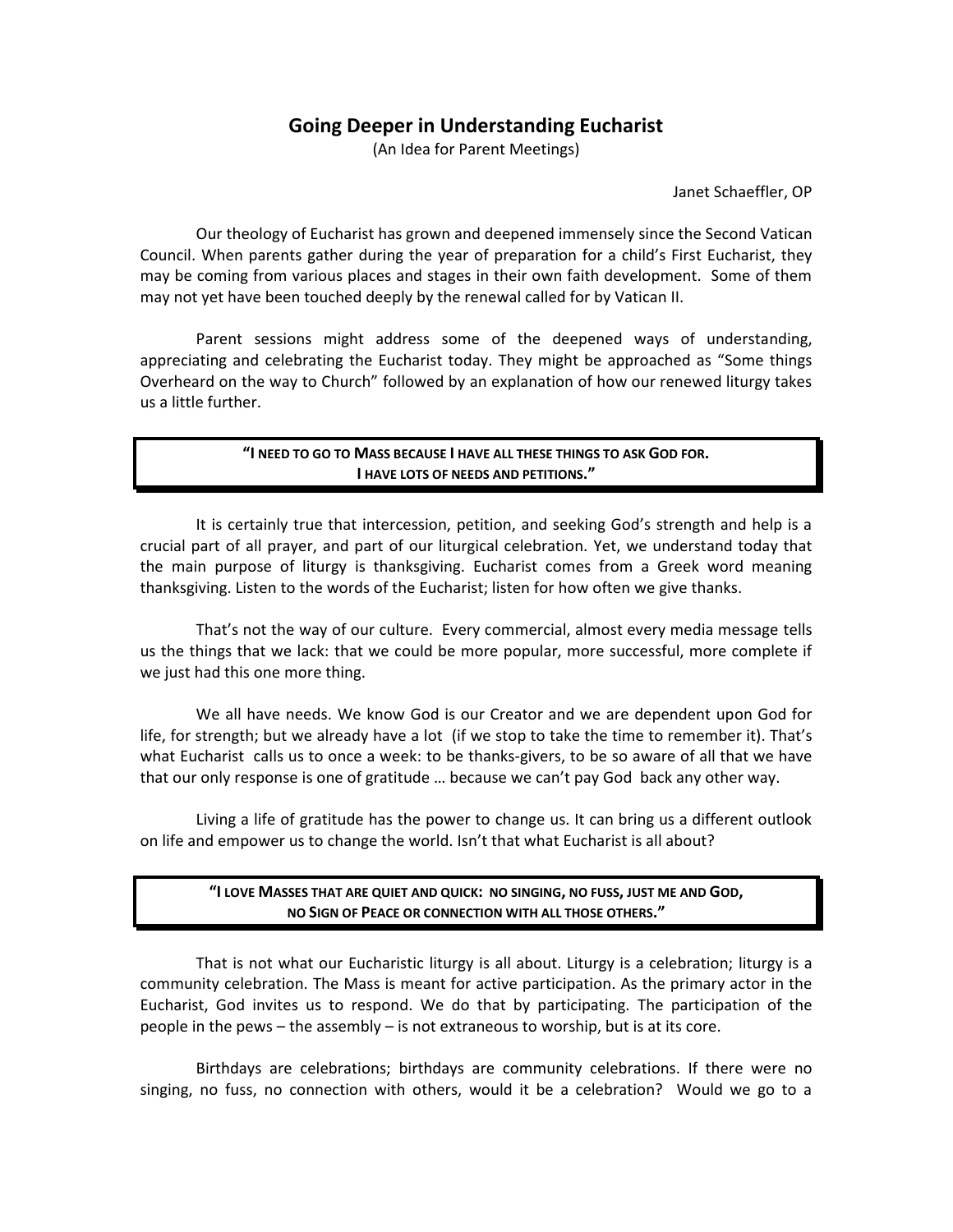birthday party or wedding reception and sit in a corner reading a book? The Second Vatican Council's *Constitution on the Liturgy* says that the faithful are to "take part knowingly, actively, and fruitfully." Anything less is not in the spirit of worship as understood by the Church today.

One of our liturgical documents, *Music in Catholic Worship,* reminds us: "Faith grows when it is well expressed in celebration. Good celebrations foster and nourish faith. Poor celebrations may weaken and destroy it."

Liturgy (and all sacraments) are community experiences, not something happening just to the individual. This is true in two ways: first, those celebrating the sacrament need the support of the whole community; and second, the whole community is affected when sacraments are celebrated. As something new happens to the individual, it also affects the celebrating community. Each celebration of the Eucharist should affect all of us, whether or not we are present. We should be a more reconciling community, because the Sacrament of Reconciliation has been celebrated. There should be more commitment and fidelity because the sacrament of Marriage has been celebrated within our local community.

This is easily understood if we think about how St. Paul described the Church: the Body of Christ. Paul called it a body. If a part of the body, for instance a tooth, feels bad, it affects the whole body. That's a negative example, but if that is true, so is the opposite: all good things that happen affect all of us. Celebrations of sacraments touch all of us.

Another dimension of the community aspect of sacrament and liturgy is that we are all celebrants. We do not come to attend Mass. We come to celebrate. We come to do something. The priest is not the celebrant; he is the presider who gathers us all together as a celebrating community.

# **"TALKING ABOUT CELEBRATION, THE MAIN THING WE CELEBRATE IN LITURGY IS THAT I LOVE GOD. LITURGY IS ABOUT MY RESPONSE TO GOD."**

That's important, but it's not the most crucial thing. As humans, it is easy for us to always turn things around and talk about things from our viewpoint. What we celebrate in liturgy (in all sacraments) is that God has first loved us. The primary, fundamental reason for liturgy is all about God – God's action, God's presence with us. Then, secondarily, are sacraments about the response of the Church. On occasion, homilists and religious educators have spent more time on the response side: on what the community does (its songs, readings, prayers, etc.) or what it needs to do beforehand (service projects, retreats, etc.) rather than on celebrating God's love. We need to continually stress the action of God when we talk about liturgy and the sacraments.

St. John reminds us that it is "not that we have loved God - but that God has loved us." One of Scripture's basic messages is that God acts first in our lives. Our role is one of responding and, to the extent that we do, our actions complement and complete God's initiative. In the liturgy, also, God is the primary actor. God – who has been present in our lives during the week - invites us to worship and gathers us together. Then, in the Mass itself, God speaks and acts through words and sacrament and human interaction. Thus, in worship, as in our daily life, we are responding to God's activity.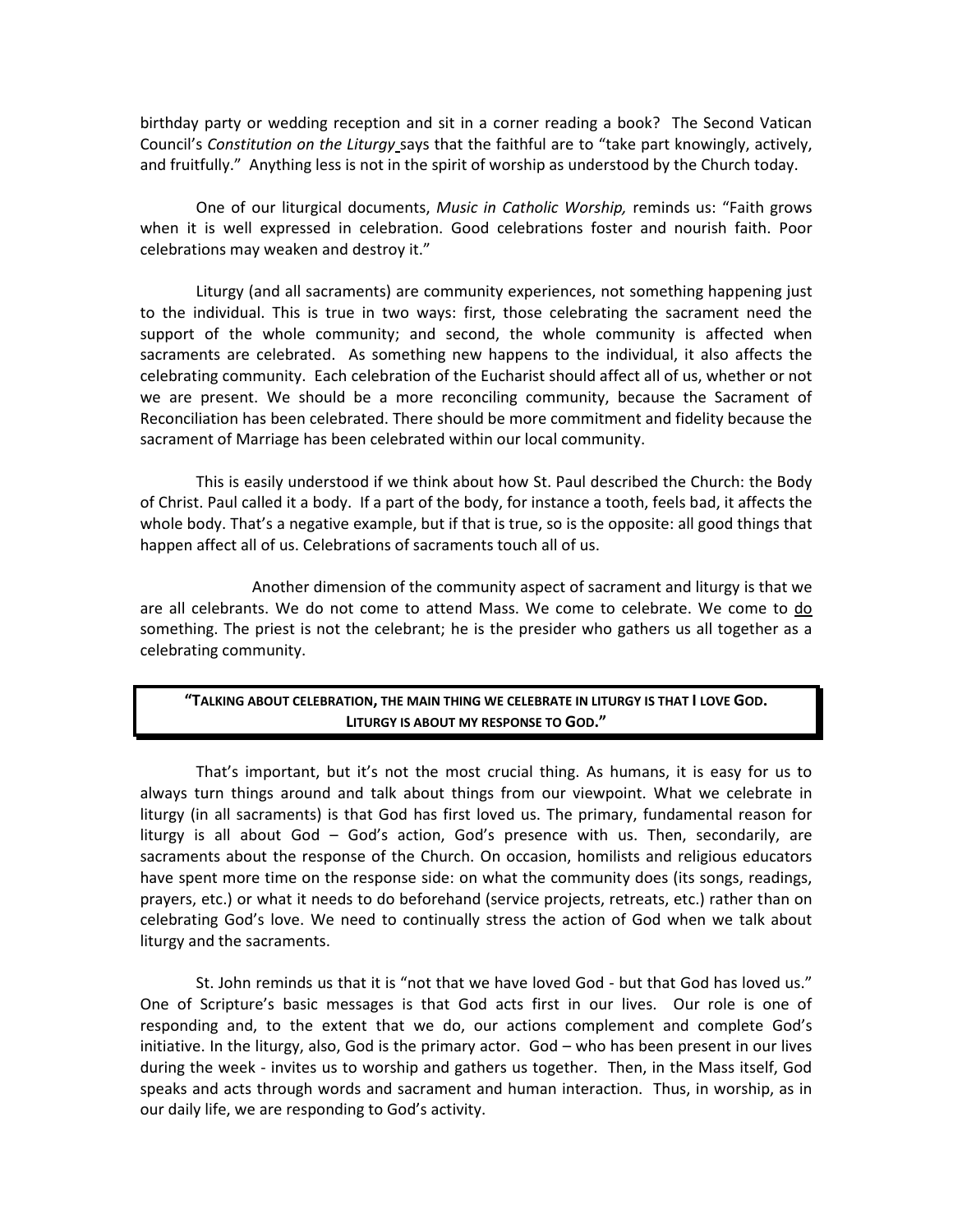Our response is important. Sacraments celebrate the love of God as it is experienced in and related to our everyday lives. If this element – how God's love and action is experienced in our daily lives -- is absent, only magic is left.

The celebration of God's love is what it is all about. Do we really understand that? Would we have a problem getting people to Mass, if they really experienced God's love for them? A Protestant friend of mine once said to me, "If I really believed – as you do – that Eucharist is Jesus' life, you couldn't keep me away."

#### **"I AM CERTAINLY GLAD THAT WE HAVE MISSALETTES SO I CAN PRAY QUIETLY AND BY MYSELF AT MASS."**

Private prayer is very necessary today – probably we don't do enough of it. But private prayer should be preparatory to community worship. Because God has called us together as a community, we are called to worship as a group, as the assembled faithful. Other people, therefore, are not in interference in worship but key participants in it.

There is much debate today about the use of missalettes. Many liturgists recommend that they can be very helpful in meditating on the readings outside of the liturgy; but urge against the following the reading of Scripture during the liturgical celebration.

Psychologically, it puts the people using the missalette in a passive role. They are following the lead of the reader. At the same time, they may be placing more concentration on following the text than understanding it.

It also makes us, as the readers in the pews, individuals, rather than one community who is listening together. Would we go to a birthday party and read a book of the person's life rather than listen to them talk about their past years?

We need to be active listeners who are receiving the Word of God as it is proclaimed by one person of faith to a community of faith. Ideally, what should be occurring in the proclaiming of God's Word is a solemn handing over of belief. Ideally, one person, in faith, is retelling our sacred history in our midst. Ideally, we, as a community, listen and respond in faith. The missalette can have the tendency to kill this kind of interaction, which is so necessary for the Word of God to be proclaimed and received.

#### **"I GO TO CHURCH TO GET COMMUNION."**

This sentence doesn't seem to be wrong, but let's explore a little deeper.

The Eucharist is an activity. Receiving Communion is part of that activity. Liturgy and the sacraments are actions that we do, not things that we receive.

In the early Church, the Christians saw themselves as a "we," a group of people with a strong common awareness of being one in Christ. Gradually the Church became an "it," an organization to belong to. When that happened, the sacraments became things which people went to church (the building) to receive.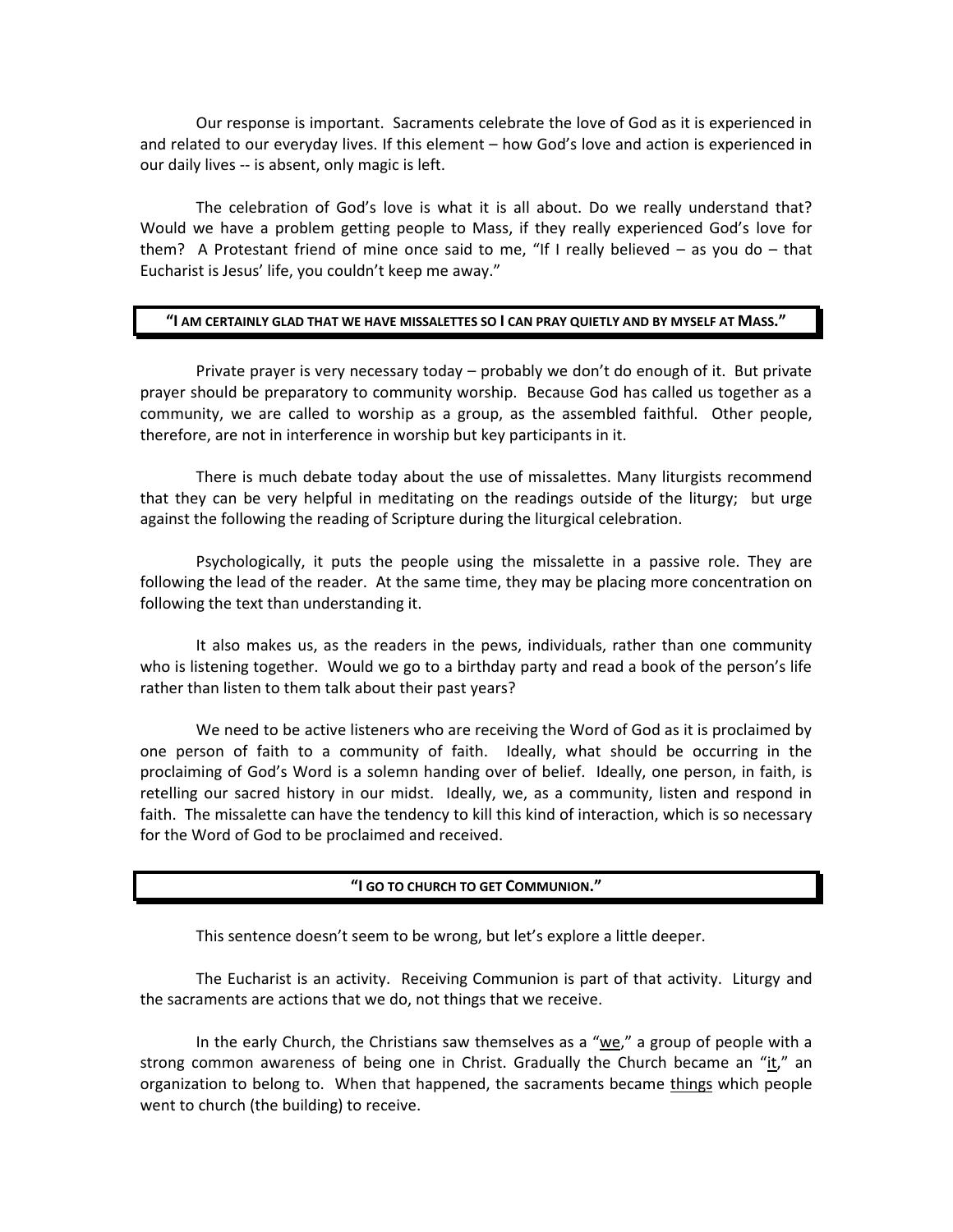When the people saw themselves as a " $we$ ," the sacraments were actions that the assembly performed, not just something that they received. The sacraments were something they did rather than something that was done to them.

Most people – when asked what the symbols of Eucharist are – will say: bread and wine. But, in the early church, the original symbols were actions, not things. The original Eucharistic symbols were the breaking of the bread and the sharing of the cup.

If we think just about the bread and wine, our question becomes: what happens to the bread and wine? The answer is: it is changed. If we think about the action of breaking the bread and sharing the cup, the question becomes: what happens to the people who celebrate with bread and wine? The answer is: we must become what we have eaten. We already are the Body of Christ, but we must become that Body still more. We have to be bread for others, just as Jesus is bread given for us.

We need to move from an emphasis on the elements of bread and wine to the mysteries of Good Friday, Holy Thursday, and Easter Sunday. When we do that, Eucharist will be seen to be "more verb than noun." This is consistent with our deepened understanding in other areas where, for example, grace is explained in a more active way (the constant and amazing love of the Creator for creation) rather than in a quantitative sense (e.g., some things or object given by the sacraments). Again, more verb than noun; more action than thing.

One of the consequences of understanding the sacraments as actions that we do is that we also have to watch our language when we talk about sacraments. Let us use the word that the Church uses: celebrating rather than getting or receiving. "Receiving" Communion (or Confirmation or the other sacraments) makes us very passive. It makes the sacraments and the liturgy things, not actions that we do, realities that we live, especially when we leave the church building.

### **"I LOVE THE COMMUNION TIME OF MASS. IT'S SO PEACEFUL. IT FEELS SO GOOD TO BE ALONE WITH JESUS."**

Since Vatican II, the Communion time of Mass was never meant to be an "alone time" with Jesus. All that we do at that time of liturgy says we are a community: we sing together, we walk together in procession.

We do need to have alone times with Jesus. That is what some of our prayer time during the week is all about. The Eucharistic liturgy is a community celebration.

Communion should be peaceful; it should be comforting. But it should also be challenging. Jesus comes to us in order to send us forth to live his life, his values in this world. That is a challenge; it can be very discomforting at times.

Sometimes when we think of Communion as peaceful, we are only thinking of one meaning of the Body of Christ. We have limited our understanding of what Eucharist is. We have remembered the Bread, the Host, but have forgotten the Body of Christ. When we talk about the Body of Christ at Mass, we are not just talking about Jesus' presence in the bread and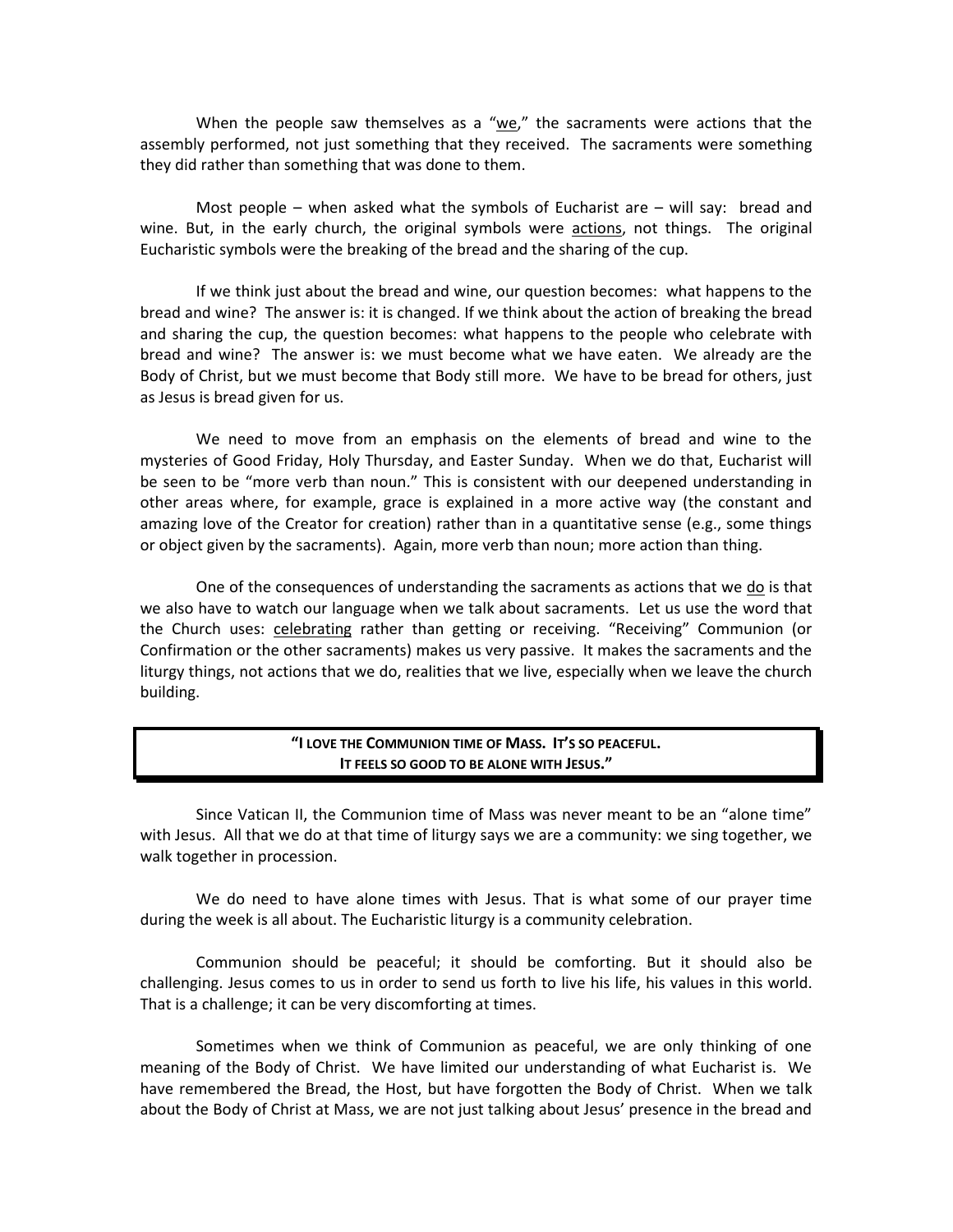wine. We are also talking about ourselves. We are the Body of Christ. The Body of Christ has two meanings. It is useless to talk about the "real presence" if we forget that we, too, are the Body of Christ.

It is interesting. The early church used two terms. The "real presence" meant Jesus' presence in people. "Sacramental presence" meant Jesus' presence in the bread and wine. Today we use both words for Jesus' presence in the bread and wine (and we should). At the same time, have we forgotten Jesus' presence in us … that we, too, are the Body of Christ?

In holding up the host, St. Augustine said, "Be what you see. Receive what you are." We are the Body of Christ. That is an awesome fact to acknowledge. We could spend weeks meditating on what it means for each of us as individuals. The most challenging part of it, however, is not just what it says about me as an individual, but what it says about us.

Eucharist is about re-minding us; about changing our minds about who we are. The big lie that the world tells us about ourselves is that we are separate individuals. The Eucharist tells us that we are one. No one is excluded from who we are one people. Look at the people who were at Jesus' meals. Jesus included everyone, usually the most outcast. At times, through the centuries, that has been forgotten. We are still trying to recover it today.

Our challenge today is not just recognizing the bread and wine as the Body and Blood of Christ, but seeing everyone as the Body of Christ.

If we are one, if we are the Body of Christ, there is an implication – a challenge. We have to act like the Body of Christ. We have to act like the bread – that becomes broken for others. We have to act like the wine – that is poured out for others.

When we say "Amen," we're not just saying Amen for the gift of Communion. We're also saying that we believe that we are the Body of Christ, that we have to be broken and poured out for others.

During a homily, the presider pointed to the Chiro on his vestments and asked if anyone knew what it meant. One young child responded that it meant "no parking." He was right. A Christian can't park. A Christian is the Body of Christ; a Christian has to be involved with others. Jesus said, "Do this to remember me." His words were more than a request to remember a meal and repeat the words. What we are to do in memory of Jesus is exactly what he did: be broken and poured out in nourishment and care for others.

#### **"THEY RAN OUT OF HOSTS SO I ONLY RECEIVED FROM THE CUP. I DIDN'T REALLY RECEIVE COMMUNION TODAY."**

Unfortunately, that is a misconception that some people have today. The reality, of course, is that we receive the fullness of Jesus' life if we receive just the host or just from the cup.

In 1979 the US bishops took another step toward the "full, conscious, and active participation" of the faithful by restoring the practice of celebrating/receiving Eucharist under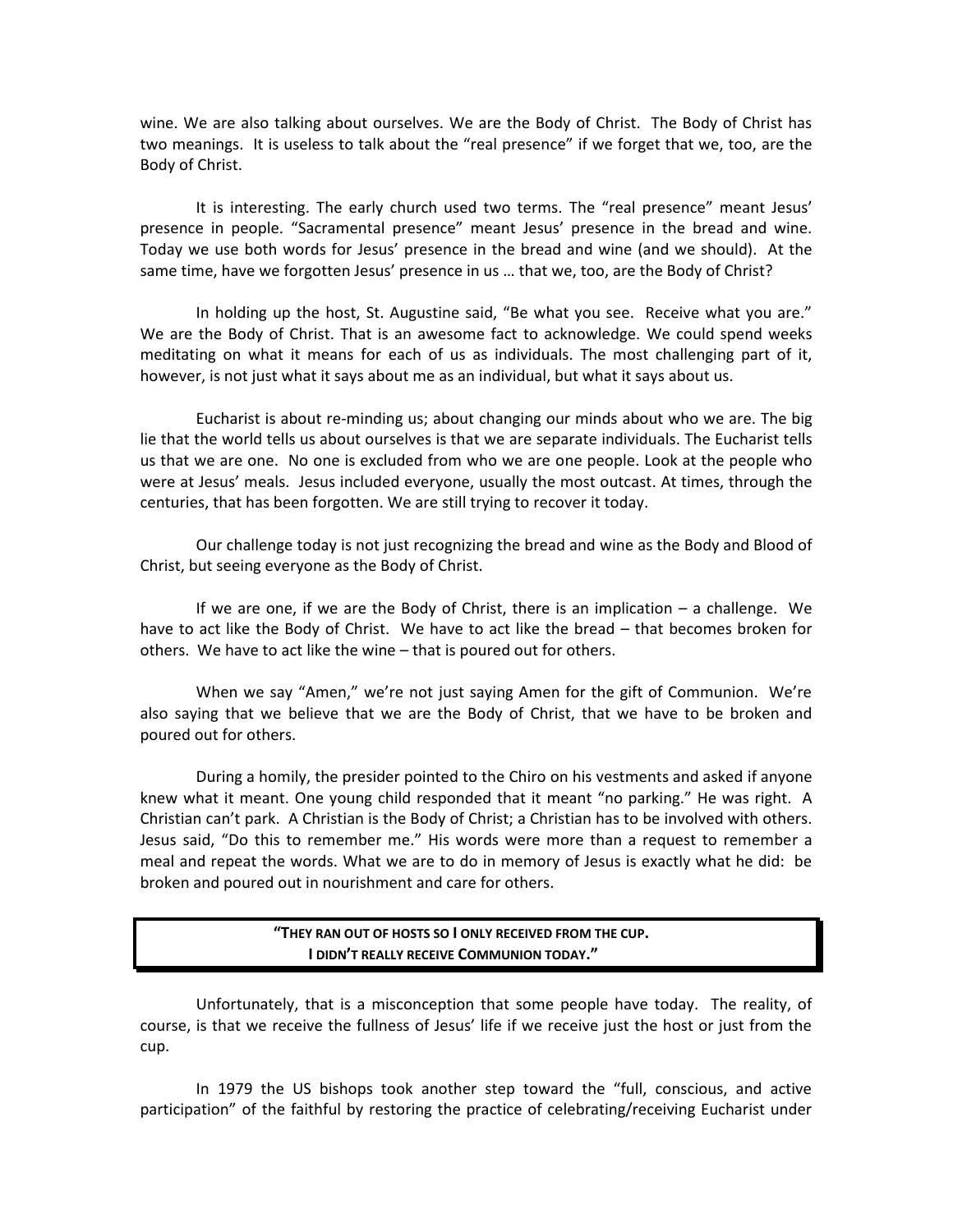both forms. It is not something new (it was for us, because we're not that old), but the Church was restoring what the early Christian communities originally did.

The Church didn't restore it just because it was the way it was done for the first six hundred years. The Church is seeking good liturgy with the fullest use of symbols. Jesus used bread and wine and asked us to do the same to remember him.

*The General Instruction of the Roman Missal* requires pastors to remind their people that the whole Christ is received under either the species of bread or wine, but the faithful are to be admonished to participate under both kinds "willingly and eagerly" because "Holy Communion has a more complete form as a sign when it is received under both kinds."

Why is the cup important?

- Jesus told us to do so
- Jesus used wine because it was a very prominent part of the Passover Meal
- Wine is pleasing to the taste, a delight, and thereby a real experience of "taste and see how good the Lord is."
- Wine is not meant to be drunk alone; it is a bond of fellowship, celebration, and shared joy
- Wine is a symbol of celebration. All we do in liturgy is a celebration.
- The warmth of drinking wine is a symbolism of the warmth of God's love.
- The primary meaning, of course, is that it is the blood of Jesus. Jesus chose to give us his life under the form of bread and wine. Wine connects us with the sacrificial aspect of the liturgy. Grapes are crushed and wine poured out just as Jesus was crushed and his blood poured out.

# **"WHEN IT COMES TIME FOR COMMUNION, THAT'S JUST GREAT BECAUSE COMMUNION IS THE MOST IMPORTANT PART OF THE MASS."**

Communion is certainly important, but the *Catechism of the Catholic Church* reminds us of an important reality explained in a major statement on our Eucharistic liturgy: "The Eucharistic Prayer: with this prayer of thanksgiving and consecration, we come to the core and summit of the celebration."

This tells us what is the core and summit: the entire Eucharistic prayer of thanksgiving and blessing. Too often, in our past, so much emphasis was placed on the moment of reception, that that was seen as the core and summit. The reception of Communion is indeed important, but it is of secondary importance. Communion is our response to the central Eucharistic action. It is God's action which is the core and summit of our liturgy. It is God's action which brings Jesus' real presence to us.

The prayers of the Mass, and in particular the Eucharistic prayer, are the most eloquent expression of what we believe about the Eucharist, and indeed, what we believe about ourselves, our Church, and our God. This central prayer of our Church reveals who we are as a